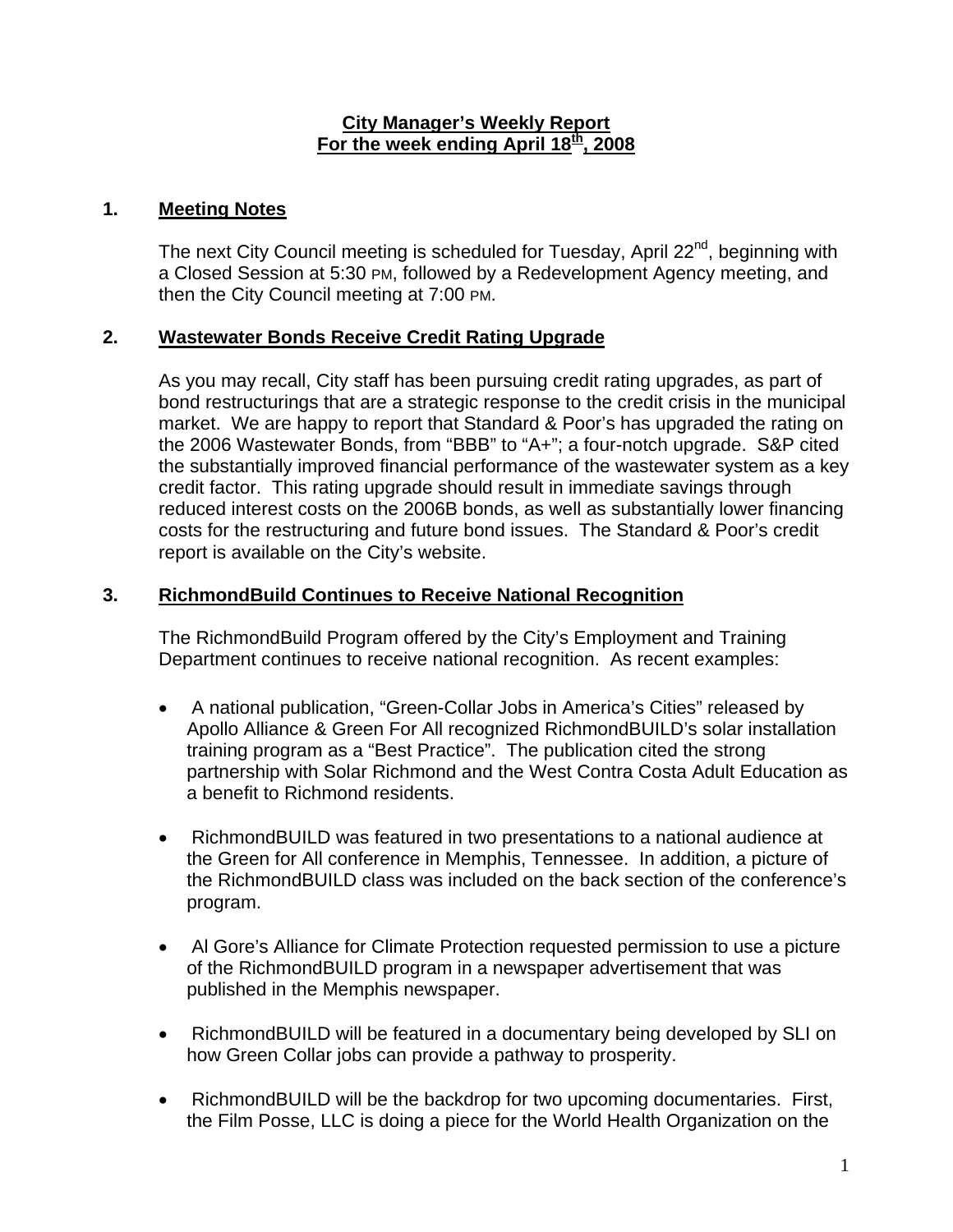Roots of Health with an emphasis on Green Collar training programs. Second, NOVA, an affiliate with A & E, will be filming at the RichmondBUILD site for a feature on Green Collar Jobs.

### **4. City Attorney Louise Renne Receives Crystal Eagle Award**

City Attorney Louise Renne was awarded the Crystal Eagle Award at the CORO Center for Civic Leadership luncheon on April 18, 2008. Louise's long commitment to public service includes serving as the California Deputy Attorney General, a staff attorney in the General Counsel's office at the Federal Communications Commission, a member of the San Francisco Board of Supervisors, and City Attorney of the City and County of San Francisco. Louise is known for attracting top talent nationwide and redefining the role of the municipal attorney from reactive to a proactive service orientation, as well as her strong mediation and litigation skills. The Richmond City staff offers our heartfelt congratulations to Louise!

# **5. Volunteer Luncheon**

Over 140 City residents attended the volunteer appreciation luncheon on Thursday, April 17 at the Hilltop Courtyard Marriott hosted by the City Council. Volunteers that serve on City of Richmond Boards, Commissions and presidents of Neighborhood Councils were thanked by the Mayor, Vice Mayor Marquez and Council Member Sandhu. Jane Del Simone, the guest speaker, reiterated the importance and value of volunteering including noting some of her own experiences. Those persons in attendance commented to me that they really enjoyed the opportunity to spend a relaxed lunch with their fellow Board and Commission members and to network with members of other Boards and Commissions.

My thanks to Trina Jackson of the City Manager's office, and to other City staff members, for their efforts in hosting this event.

# **6. Shimada Visitors**

As you know, four Council Members from Shimada, Japan and one Council Member from a neighboring province visited the City of Richmond from April 10<sup>th</sup> to April 17<sup>th</sup> to meet with Richmond officials and gather information that would be helpful with their municipalities. Their particular interest was in learning how to promote public involvement in their decision-making process. During their stay, they met with the Mayor, City Manager, Finance Director, and the City Clerk. They also attended "Meet the Mayor," a Redevelopment Agency meeting and a City Council meeting. The Shimada guests also went to the Grand National Rodeo on Friday, a San Francisco Giants game on Monday, and Yosemite over the weekend. They were guests at two luncheons, one hosted by Council Member Bates, and one by the City Manager. I personally very much enjoyed my conversations with the group, which was very engaged in learning about municipal operations in Richmond.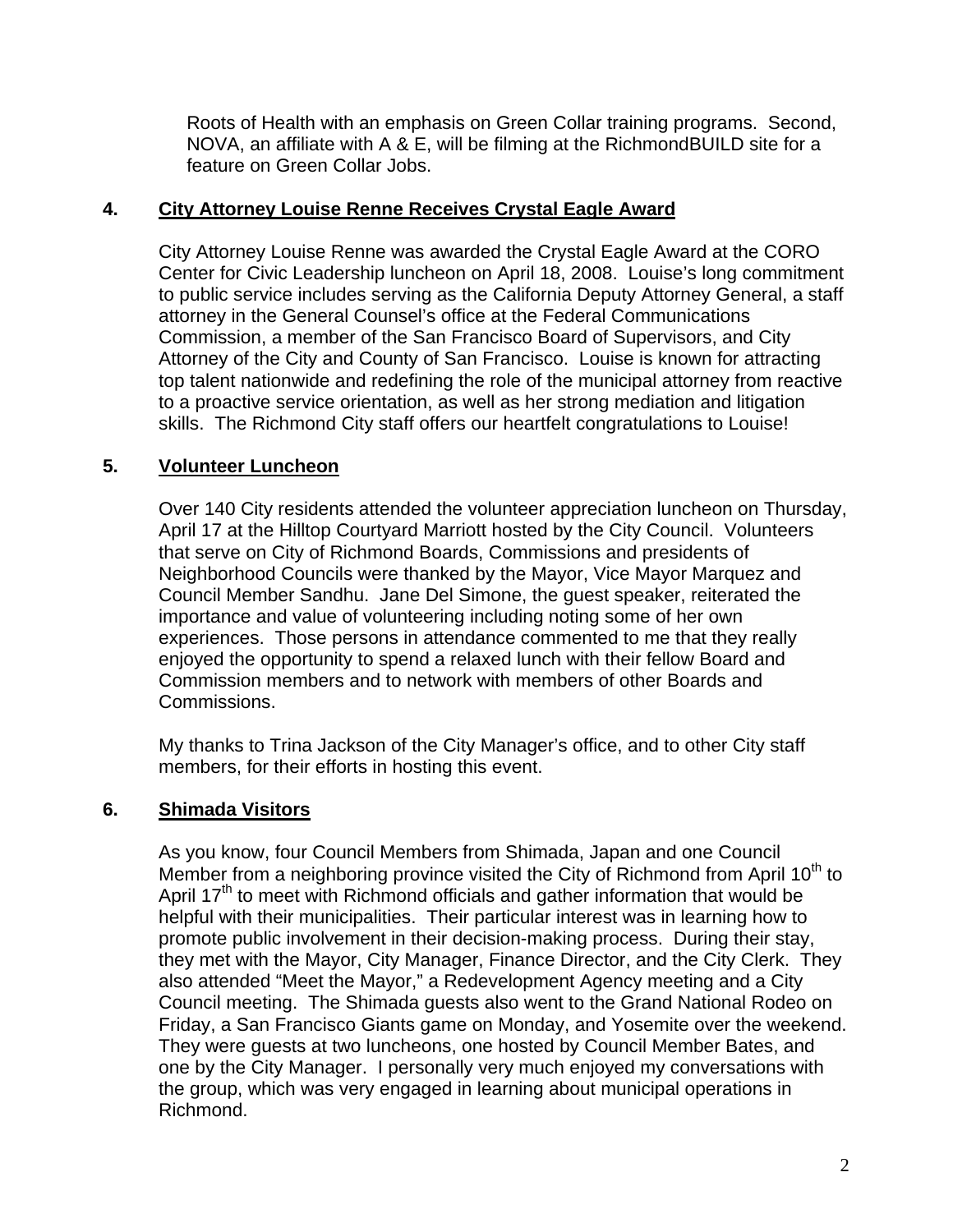### **7. Recent Highlights from the Recreation Department**

The following are noteworthy items from the City of Richmond's Recreation Department:

- The Richmond Swim Center has a new pool sweeper which has been in operation on a continuous basis beginning April 11th, and which will help keep the water clean and sanitized. New carpet mats are now installed in the men's and women's locker rooms to provide a clean and safe passage through these areas, and a large time clock has been installed in the main pool for program participants.
- The after school program has now expanded to three WCCUSD sites, at Martin Luther King, Peres and Stege Elementary schools. Daily activities include art, crafts, low organized games and soccer.
- The Youth Activities division is collaborating with the management at Hilltop Mall to bring recreation program services to the Mall for elementary age school children.
- The Recreation department will be conducting Recreation Information Day on May 17, 2008 at Nichol Park from 10:00 AM to 3:00 PM. The information day will include sample activities, program registration, sports activities, information concerning how to recycle products, distribution of a recreation department map that includes the location of all facilities, prizes, refreshments, and other fun activities.

# **8. The City "Goes Live" with CRW's TrakIT system**

The City of Richmond went "live" with its CRW TrakIT permitting, code enforcement and business license system this week. Implementation of this system was a key recommendation of the operational audit completed for the Planning and Building Services Department. City departments that will be using TRAKiT include Building Regulations, Planning, Code Enforcement, Engineering, Business License, Police, and Fire. TRAKiT will primarily assist City staff with managing building permitting processes, inspection scheduling, fees assessment, plan review routing, business license renewals, project tracking, parcel activity management, interdepartmental communications, report generation, etc. Finance Department staff member James Richman was the Project Manager for the City, with key City staff assistance from Jan Dugger, Roi Evron, Hector Rojas, Kevin Moses and Antonio Banuelos.